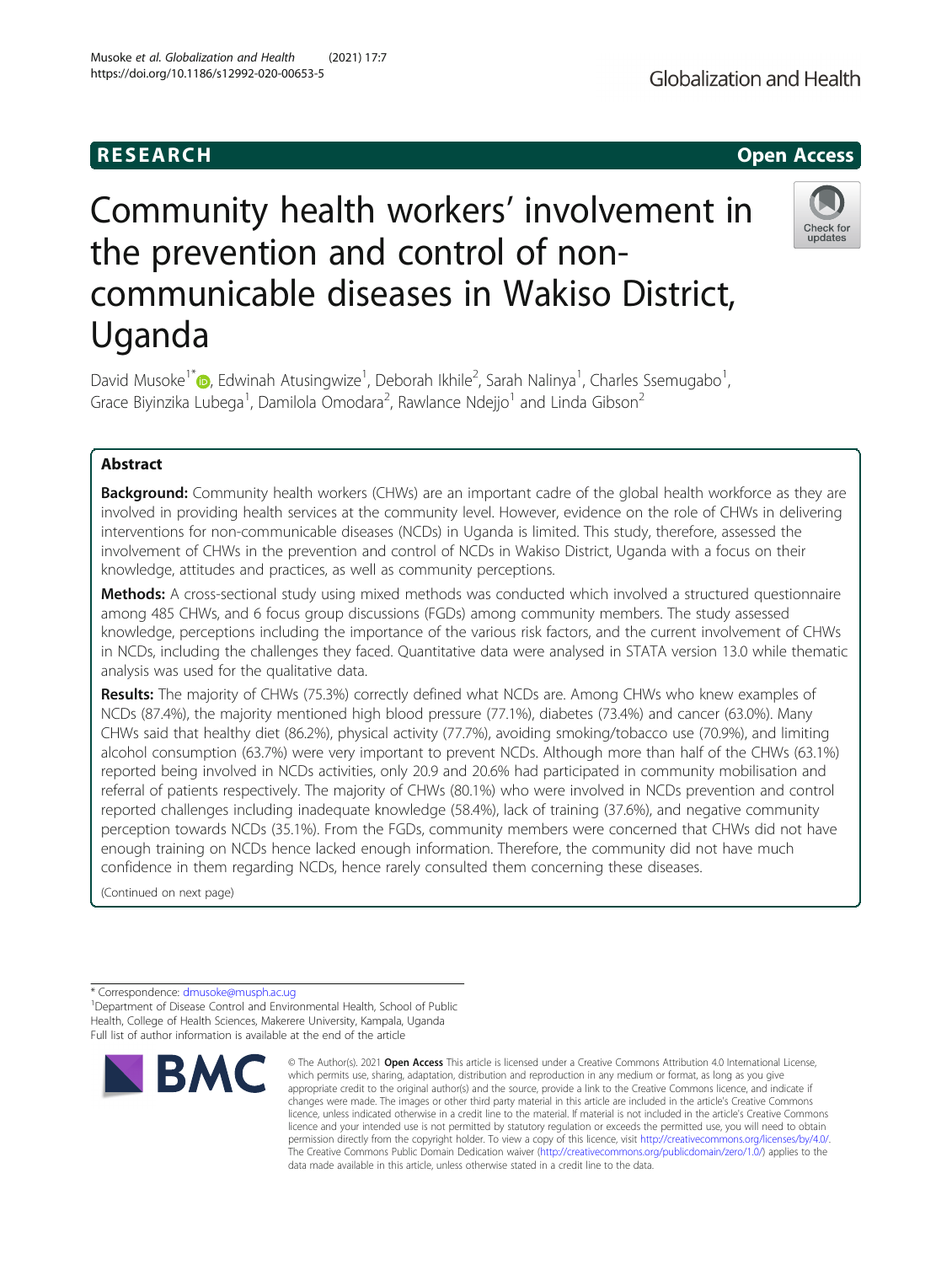# (Continued from previous page)

**Conclusions:** Despite CHWs having some knowledge on NCDs and their risk factors, their involvement in the prevention and control of the diseases was low. Through enhanced training and community engagement, CHWs can contribute to the prevention and control of NCDs, including health education and community mobilisation.

Keywords: Community health workers, Non-communicable diseases, Risk factors, Knowledge, Attitudes, Practices, Community perceptions, Uganda

# Introduction

The increased burden of non-communicable diseases (NCDs) and related mortality is a major public health issue especially among low-and middle-income countries (LMICs) [[1,](#page-9-0) [2](#page-9-0)]. About 70% of all deaths globally are caused by NCDs, of which 87% occur in LMICs [[3\]](#page-9-0). In Uganda, the occurrence of NCDs has been increasing steadily in recent years. For instance, data from the outpatient department at health facilities in the country showed that between 2012 and 2016, hypertension increased from 60,000 to 85,000 cases, while diabetes cases rose from 30,000 to 32,000, an increase of 42 and 7% respectively [\[4](#page-9-0)]. A national risk factor survey in 2014 showed that one in 10 persons aged 40–69 years had a 10-year cardiovascular disease (CVD) risk ≥30%, or existing CVD [\[5](#page-9-0)]. In addition, only 10% of women aged 30–49 years had been screened for cervical cancer, the leading cause of cancer deaths in Uganda [[4](#page-9-0), [5\]](#page-9-0). Similarly, the prevalence of hypertension in the Ugandan population is high, yet most people with the disease are not aware of their status [[5](#page-9-0)–[7](#page-9-0)].

Community health workers (CHWs) are acknowledged as an important part of the public health workforce globally and are mobilised to provide basic health care at the community level [\[8](#page-9-0)]. CHWs are trained individuals that assist in providing community empowerment, administering basic health services, and linking local communities with health facilities to reduce morbidity and mortality [[9\]](#page-9-0). However, their role and contributions in many countries, including Uganda, are largely limited to maternal and child health as well as prevention and treatment of infectious diseases [\[10](#page-9-0)]. CHWs are often trained to fill the provider gaps in health systems and health care delivery, especially in LMICs, due to the shortage of human resources. In Uganda and other LMICs, addressing the recognised major NCDs such as CVD, cancer, diabetes and chronic respiratory diseases is important at the primary care level considering the rising burden of morbidity and mortality they are causing [[3,](#page-9-0) [11\]](#page-9-0). Health programmes and action plans for NCDs are therefore being strengthened for primary prevention, and CHWs have the potential to offer support in the provision of primary health care services [\[12\]](#page-9-0).

To address the gaps in human resources for health regarding NCDs, mobilisation of CHWs seems promising [[13](#page-9-0), [14](#page-9-0)]. Evidence suggests varied roles and relevance of CHWs in the management of NCDs [[15](#page-9-0)]. These roles include patient education and care, provision of social support, and acting as a liaison with the healthcare system [[16](#page-9-0)]. For example, in a diabetes intervention, CHWs assisted in monitoring blood glucose, blood pressure and potential complications, and provided social support to patients as well as their families [[17](#page-9-0)]. While CHWs execute extensive community mobilisation, empowerment for disease prevention and health promotion for communicable diseases as well as maternal and child health [\[18,](#page-9-0) [19](#page-9-0)], there is limited simultaneous action on NCDs in communities. Therefore, there is a need to further understand the role of CHWs in the prevention and management of NCDs, especially in resource-poor settings.

Despite other countries having established the role of CHWs in NCDs prevention and control [[20](#page-9-0)–[22](#page-9-0)], evidence about the role of CHWs in delivering primary prevention interventions for NCDs in Uganda is limited [[23\]](#page-9-0). Moreover, evidence suggests that CHWs are interested in deliveringcardiovascular disease prevention services within their communities [\[24\]](#page-9-0) and thus it is crucial to understand their level of knowledge, attitudes and perceived role in addressingNCDs as part of the feasibility of involving them in the control of these diseases [[25\]](#page-9-0). In addition, information on knowledge and attitudes of CHWs regarding NCDs would provide insights into the competencies and training needs for them to perform their tasks effectively [[10\]](#page-9-0). This study, therefore, assessed the involvement of CHWs in the prevention and control of NCDs in Wakiso District, Uganda with a focus on their knowledge, attitudes and practices, as well as community perceptions. Understanding the perceptions of the community on the level of involvement of CHWs in NCDs is crucial given they are the main recipients of their services. Indeed, community members are key stakeholders regarding the work of CHWs [\[26](#page-9-0)], therefore, their views concerning the services offered by the health volunteers is important to inform future decisions.

# Methods

# Study design and data collection

The study was cross-sectional and involved mixed methods of data collection, with the quantitative and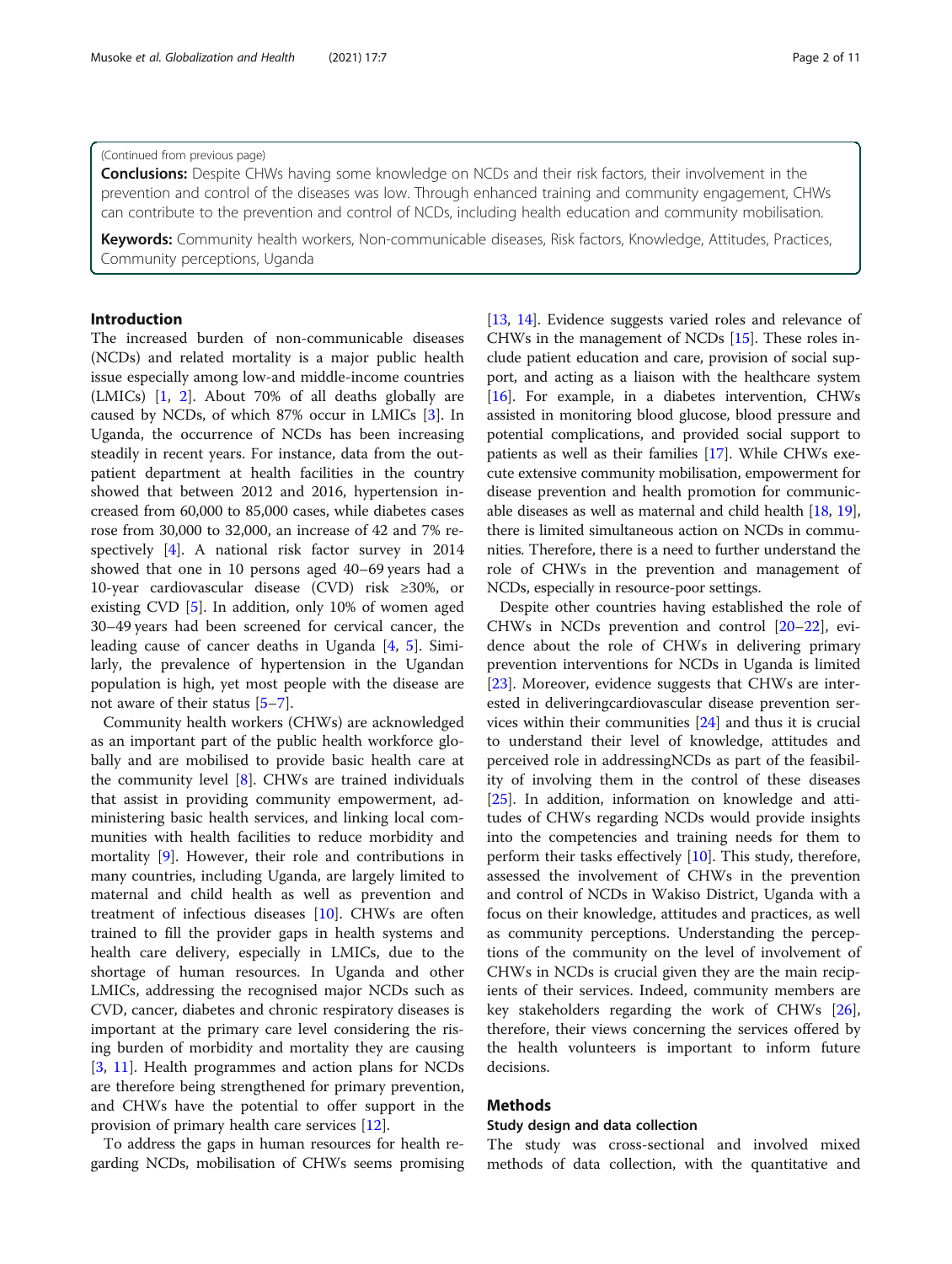qualitative data collected concurrently. The quantitative component of the study involved administering a structured questionnaire in the local language (Luganda) by Research Assistants among CHWs to establish their knowledge, attitudes and involvement in the prevention and control of NCDs, and had four sections. The first section comprised of questions on demographic characteristics of participants such as age, gender, level of education, and whether they were involved in integrated community case management (iCCM) of childhood illnesses. The second section assessed knowledge of CHWs on NCDs, including whether they could correctly define NCDs or knew examples of such diseases, as well as if they thought the illnesses could be prevented and/ or treated. The third section explored perceptions of CHWs towards NCDs particularly how they rated the importance of the following risks factors: smoking/tobacco use, alcohol consumption, physical inactivity, and unhealthy diet using a Likert scale (very important, important, fairly important, not important). Attitudes towards NCDs were determined using a Likert scale (agree, neither agree nor disagree, disagree). This section also explored the potential role that CHWs can play in the prevention and control of NCDs in the community. The fourth section assessed the current involvement of CHWs in the prevention and control of NCDs, including any challenges they faced while doing so. CHWs practices such as community mobilisation; early detection; screening; referral of patients to health facilities; and supporting adherence to treatment were examined. The study assessed the following challenges among CHWs regarding their involvement in the prevention and control of NCDs: low knowledge; lack of training on NCDs; poor community perception towards NCDs; and lack of support from health workers.

For the qualitative component, focus group discussions (FGDs) were conducted among community members to obtain their views on the involvement of CHWs in the prevention and control of NCDs. The major themes explored in the FGDs were potential involvement of CHWs in NCDs, the involvement of CHWs in NCDs prevention and control at the time, challenges faced / could be faced by community members while seeking services from CHWs on NCDs, and how the involvement of CHWs in NCDs could be improved. These FGDs were also conducted in the local language and audio recorded in a field office located in the study area.

## Study area, context and sampling

The study was conducted in Busiro South health subdistrict in Wakiso district, which is comprised of Kajjansi, Kasanje and Katabi town councils, and Bussi sub-county. This health sub-district was involved in the

research due to having both rural and peri-urban populations. In addition, Busiro South neighbours Entebbe Municipality (a predominantly urban setting) and other rural areas in the district. Given that many health sub-districts across the country are composed of both rural and peri-urban communities, the findings from this study site can be generalisable to similar settings. According to the 2014 national census, the four administrative units had the following population: Kajjansi (93,238), Kasanje (30,276), Katabi (104,335), and Bussi (16,460) [[27](#page-9-0)]. The population in the area is involved in various economic activities including agriculture, business, stone quarrying, sand mining and fishing. Each of the villages in the health sub-district is mandated to have 4 CHWs among whom 2 are particularly involved in treating childhood illnesses of malaria, diarrhoea and pneumonia under iCCM in addition to other roles such as health education, community mobilisation and health promotion. Although the health sub-district has over 500 CHWs, all the 485 CHWs available in the community during data collection were involved in the study. A total of 6 FGDs were conducted among the community as follows: 1 adult male; 2 adult female; 1 adult mixed (male and female); and 2 mixed youth (male and female). The youth involved in the study were aged between 18 and 30 years. Separate FGDs for youth were held as sometimes they are not open to discussion when taking part in sessions involving their elders. Three randomly selected villages in the health sub-district were involved in the FGDs, with each group comprising of at least 8 and at most 12 members. The selection of FGD participants was done purposively by community mobilisers in consultation with the local leaders based on those who were deemed knowledgeable about the work of CHWs. The 6 FGDs were sufficient to reach data saturation based on the objectives of the study.

# Data analysis

Quantitative data were entered in EpiData version 3.02 and univariate analysis conducted in STATA version 13.0 including generation of frequencies and percentages. Qualitatively, the recordings were labelled and transcribed verbatim in the local language and later translated to English. The transcripts were proof-read by two researchers experienced in qualitative research to familiarise themselves with the data and harmonise any incoherence. Thematic analysis was manually conducted where sections of texts that discussed similar issues were highlighted and linked together to develop codes and themes [\[28,](#page-9-0) [29\]](#page-9-0). The development of themes was also informed by the results obtained from the quantitative data [\[30\]](#page-9-0) in line with the study objectives.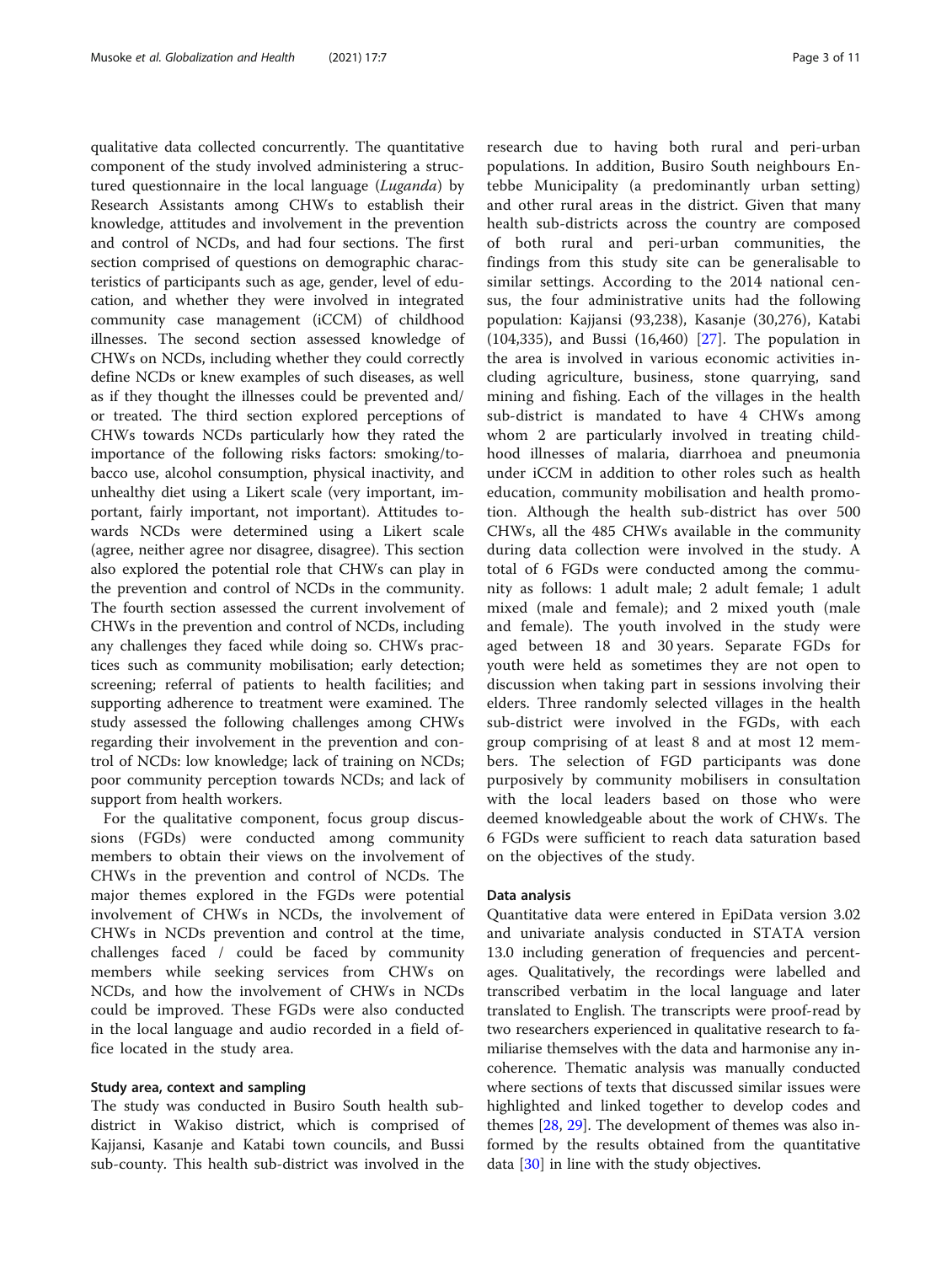# Ethical considerations

The study received ethical approval from Makerere University School of Public Health Higher Degrees, Research, and Ethics Committee. The study also had clearance from the Uganda National Council for Science and Technology (UNCST). Written informed consent was obtained from all participants after explaining to them the purpose of the study and stressing that their involvement was voluntary.

# Results

## Demographic characteristics of CHWs

The majority of CHWs were females 74.8% (363/485) and married 72.4% (351/485). On average, the CHWs were aged 42.4 years  $(SD \pm 11.6)$  and had served in this role for 7.6 years (SD  $\pm$  4.7). More than a half of the CHWs had secondary (ordinary) level as their highest education 53.4% (259/485) and were involved in iCCM 56.9% (276/485) (Table [1\)](#page-4-0).

### Knowledge of CHWs about NCDs

The majority of CHWs 75.3% (365/485) correctly defined what NCDs are. Among CHWs who knew examples of NCDs 87.4% (424/485), the majority mentioned high blood pressure 77.1% (327/424), diabetes 73.4% (311/424) and cancer 63.0% (267/424). Most CHWs said that NCDs were preventable 71.8% (348/485) and curable 89.9% (436/485). CHWs were generally aware of risk factors for NCDs ranging from environmental pollution to lifestyle practices. For instance, they acknowledged that ways of preventing NCDs include healthy diet 60.1% (209/348), reducing environmental exposures 36.8% (128/348), and not smoking / using tobacco 31.9% (111/348) (Table [2](#page-5-0)).

# CHWs attitudes and potential role in NCDs prevention and control

The majority of CHWs 73.6% (357/485) agreed that NCDs were common among people in their community. In addition, many CHWs said that a healthy diet 86.2% (418/485), physical activity 77.7% (377/485), avoiding smoking / using tobacco 70.9% (344/485) and limiting alcohol consumption 63.7% (309/485) were very important to prevent NCDs. In relation to their potential contribution, nearly all CHWs 94.4% (458/485) agreed that they had a role they could play in the prevention and control of NCDs in their communities. The role included health education 96.3% (441/458), screening and early detection 19.2% (88/ 458), as well as referral of patients to health facilities 37.0% (169/458) (Table [3\)](#page-6-0).

# Involvement of CHWs in the prevention and control of NCDs

More than half of the CHWs 63.1% (306/485) reported being involved in NCD prevention and control activities including community mobilisation 20.9% (64/306), referral 20.6% (63/306), screening and detection 12.7% (39/ 306), and supporting adherence to treatment 2.0% (6/ 306). Similarly, community members who participated in the FGDs confirmed that CHWs were a key component of the workforce for health service delivery, including in the prevention and control of NCDs. The FGD participants said that CHWs were mainly involved in mobilising communities to go for cancer screening and referring those with NCDs symptoms to health facilities.

"They [CHWs] mobilise us whenever there is an important health event such as cancer screening. CHWs are usually approached by health workers who ask them to mobilise us to go to a central location in the community such as the sub-county headquarters for such an activity. The CHWs try their best to communicate to all community members to take part." Participant 6, Female FGD 2

The majority of CHWs 80.1% (245/306) who were involved in NCDs prevention and control reported challenges including inadequate knowledge on NCDs 58.4% (143/245), lack of training on NCDs 37.6% (92/245), and negative community perception towards NCDs 35.1% (86/245). Only 69.5% (337/485) of the CHWs said they had received some training on NCDs prevention and control which was mainly from non-governmental organisations (NGOs) / other partners 87.2% (294/337)  $(Table 4)$  $(Table 4)$ .

The challenges faced by the CHWs were also emphasised by some community members. Although FGD participants agreed that CHWs were to an extent involved in the prevention and control of NCDs, most of them said that health education regarding NCDs was limited as their focus was on other health concerns such as water, sanitation and hygiene.

"CHWs have had limited participation in health education regarding prevention and control of NCDs in our village. They mainly health educate the community on general cleanliness and hygiene but have not done much sensitisation on NCDs such as cancer and diabetes." Participant 4, Youth FGD 1

Community members were also concerned that CHWs did not have enough training on NCDs hence lacked enough information about these diseases. Therefore, the community did not have much confidence in CHWs, and rarely consulted them about NCDs. The participants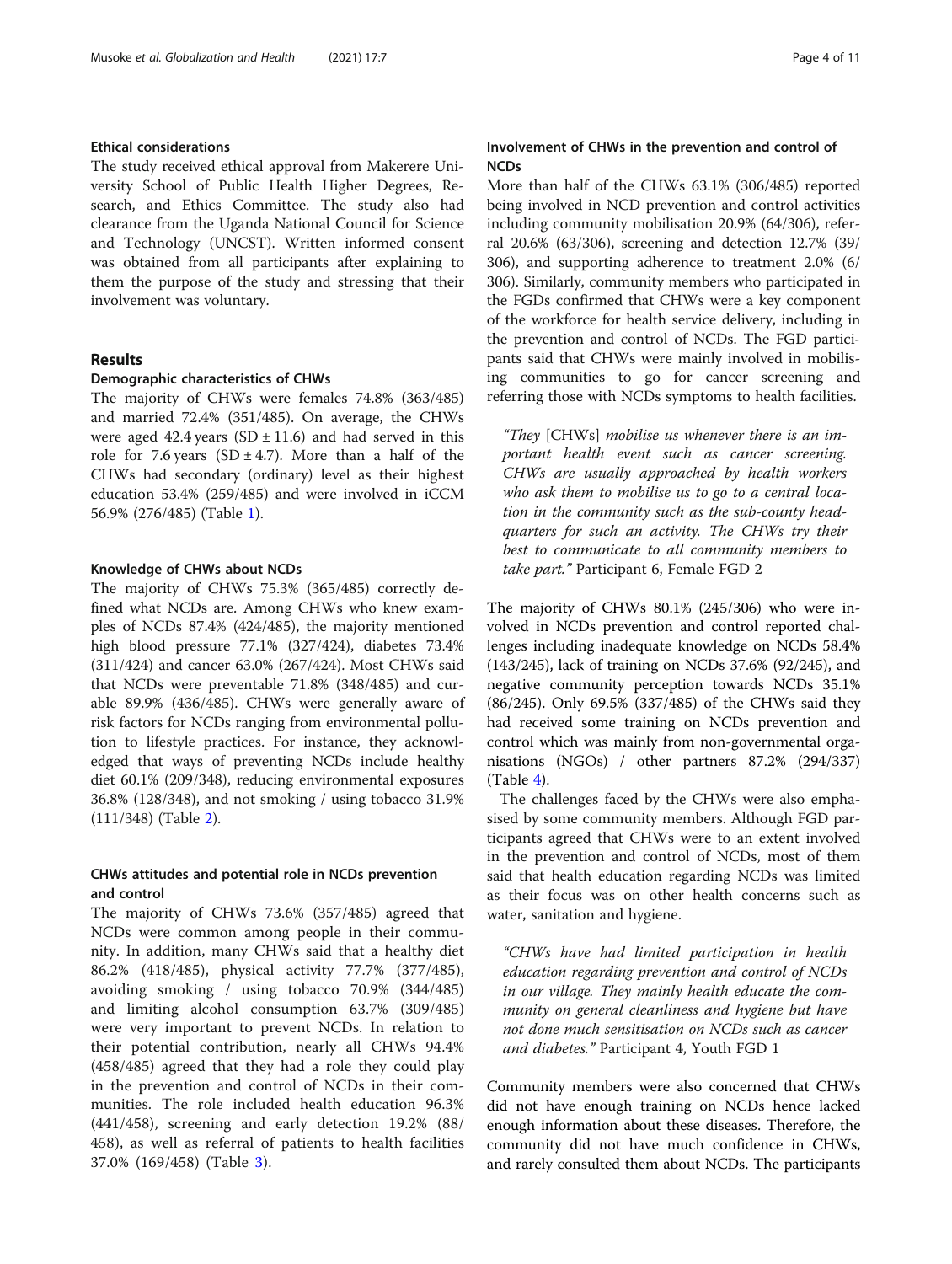# <span id="page-4-0"></span>Table 1 Demographic characteristics of CHWs

| Characteristic                     | <b>Categories</b>                            | Frequency ( $n = 485$ ) | Percentage (%) |  |
|------------------------------------|----------------------------------------------|-------------------------|----------------|--|
| Sub-county / town council          | Kajjansi                                     | 262                     | 54.0           |  |
|                                    | Kasanje                                      | 85                      | 17.5           |  |
|                                    | Katabi                                       | 66                      | 13.6           |  |
|                                    | Bussi                                        | 72                      | 14.9           |  |
| Age (years)                        | (Mean = 42.4, Standard deviation $\pm$ 11.6) |                         |                |  |
|                                    | $20 - 29$                                    | 71                      | 14.6           |  |
|                                    | $30 - 39$                                    | 137                     | 28.3           |  |
|                                    | $40 - 49$                                    | 135                     | 27.8           |  |
|                                    | $50 - 59$                                    | 99                      | 20.4           |  |
|                                    | $> 59$                                       | 43                      | 8.9            |  |
| Gender                             | Male                                         | 122                     | 25.2           |  |
|                                    | Female                                       | 363                     | 74.8           |  |
| Religion                           | Catholic                                     | 216                     | 44.5           |  |
|                                    | Anglican                                     | 165                     | 34.0           |  |
|                                    | Muslim                                       | 32                      | 6.6            |  |
|                                    | Pentecostal                                  | 53                      | 10.9           |  |
|                                    | Seventh-Day Adventists                       | 17                      | 3.5            |  |
|                                    | Other                                        | $\overline{2}$          | 0.4            |  |
| Highest education level            | None                                         | 1                       | 0.2            |  |
|                                    | Pre-primary                                  | $\overline{2}$          | 0.4            |  |
|                                    | Primary                                      | 130                     | 26.8           |  |
|                                    | Ordinary secondary                           | 259                     | 53.4           |  |
|                                    | Advanced secondary                           | 42                      | 8.7            |  |
|                                    | Tertiary                                     | 51                      | 10.5           |  |
| Marital status                     | Married                                      | 351                     | 72.4           |  |
|                                    | Single                                       | 55                      | 11.3           |  |
|                                    | Widowed                                      | 37                      | $7.6\,$        |  |
|                                    | Divorced                                     | 42                      | 8.7            |  |
| Involved in iCCM                   | Yes                                          | 276                     | 56.9           |  |
|                                    | No                                           | 209                     | 43.1           |  |
| Length of service as a CHW (years) | (Mean = 7.6, standard deviation $\pm$ 4.7)   |                         |                |  |
|                                    | $0 - 10$                                     | 365                     | 75.3           |  |
|                                    | >10                                          | 120                     | 24.7           |  |

added that they did not get much help or information whenever they consulted CHWs about NCDs and hence further lost belief in them.

"It is difficult to seek advice about NCDs from CHWs because they do not know a lot about those diseases as I think they have not been adequately trained on them. We know that they have been trained extensively on communicable diseases, so you don't want to go asking them about NCDs that they do not know much about." Participant 8, Male FGD 2

There were also some concerns among participants regarding confidentiality. Some FGD participants thought that CHWs would breach their confidentially if consulted on NCDs, and thus many community members did not feel comfortable seeking advice from them. Since there is a stigma associated with some NCDs such as cancer, the participants feared that CHWs would disclose this information to their relatives and friends within the area.

"The challenge that we may find is that some CHWs do not always keep secrets yet some of these diseases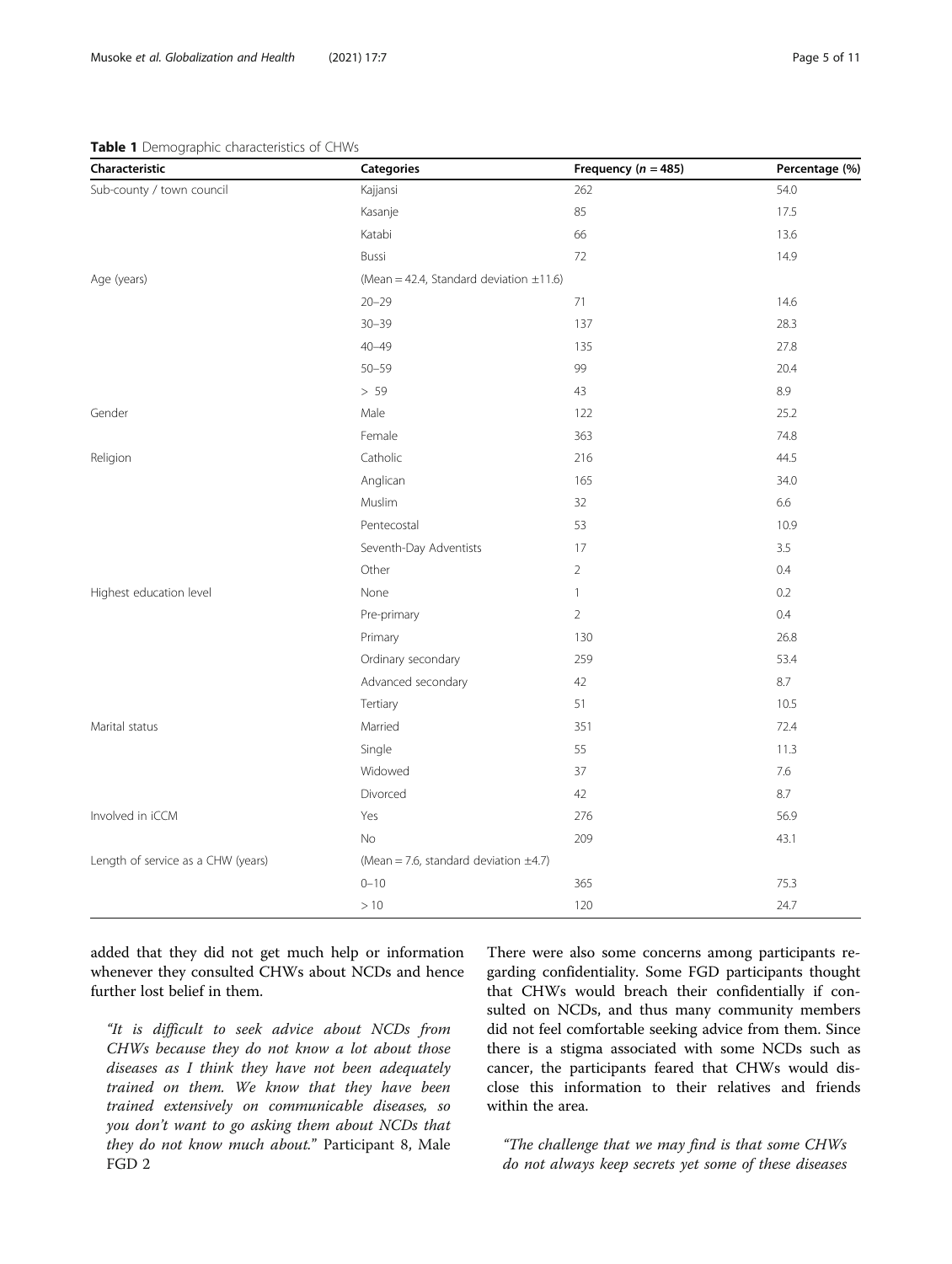#### <span id="page-5-0"></span>Table 2 Knowledge of CHWs about NCDs

| Characteristic                        | Category                         | Frequency ( $n = 485$ ) | Percentage (%) |
|---------------------------------------|----------------------------------|-------------------------|----------------|
| Defined NCDs correctly                | Yes                              | 365                     | 75.3           |
|                                       | No                               | 120                     | 24.7           |
| Knew examples of NCDs                 | Yes                              | 424                     | 87.4           |
|                                       | <b>No</b>                        | 61                      | 12.6           |
| Examples of NCDs $(n = 424)$          | Cancer                           | 267                     | 63.0           |
|                                       | Diabetes                         | 311                     | 73.4           |
|                                       | High blood pressure              | 327                     | 77.1           |
|                                       | Cardiovascular diseases          | 52                      | 12.3           |
|                                       | Mental health conditions         | 55                      | 13.0           |
|                                       | Chronic respiratory diseases     | 24                      | 5.7            |
|                                       | Sickle cell anaemia              | 73                      | 17.2           |
|                                       | Ulcers                           | 75                      | 17.7           |
| NCDs are preventable                  | Yes                              | 348                     | 71.8           |
|                                       | No                               | 137                     | 28.3           |
| Ways of preventing NCDs ( $n = 348$ ) | Not smoking / using tobacco      | 111                     | 31.9           |
|                                       | Regular physical activity        | 97                      | 27.9           |
|                                       | Healthy diet                     | 209                     | 60.1           |
|                                       | Limiting alcohol consumption     | 56                      | 16.1           |
|                                       | Reducing environmental exposures | 128                     | 36.8           |
|                                       | Others                           | 25                      | 7.2            |
| NCDs are curable                      | Yes                              | 436                     | 89.9           |
|                                       | No                               | 49                      | 10.1           |

[NCDs] would need to be kept confidential. You may tell your personal condition to a CHW but then you find the entire village knows about it. This may prevent us from going to them to seek support on NCDs." Participant 3, Female FGD 1

# **Discussion**

Our study assessed the involvement of CHWs in NCDs prevention and control, and community perceptions about their role in Wakiso District, Uganda. CHWs are integral to addressing accessibility challenges and the human resource shortfall in health service delivery in Uganda and elsewhere. Although the study findings revealed that most CHWs were knowledgeable about the different types of NCDs and preventive measures through lifestyle modification, their role in the prevention and management of these diseases was minimal. From the findings, it is evident that CHWs knew that they had a potential role to play in NCDs prevention and control. However, this potential, as well as existing roles of CHWs, were impeded by health system challenges including lack of training, inadequate support from health workers, and community members' perceptions about their capability to deliver NCDs services. Our findings reinforce existing literature on the importance of CHWs' contribution in addressing the growing burden of NCDs [[15,](#page-9-0) [24,](#page-9-0) [31](#page-9-0)]. In addition, our study highlights areas of possible interventions to enhance their capacity to contribute towards NCDs prevention and management, including through training.

The majority of CHWs were aware of the common NCDs, which is consistent with a recent study conducted in Eastern Uganda where CHWs highlighted that diabetes, cancer and high blood pressure were common NCDs [[23\]](#page-9-0). The high level of awareness associated with high blood pressure in this study corresponds with the high prevalence of this disease in Uganda [[4,](#page-9-0) [7,](#page-9-0) [31](#page-9-0)], specifically in the central region [\[7](#page-9-0)] where our study was conducted. Although there is a recognition of mental health conditions as major NCDs in Uganda [[32\]](#page-9-0), in our study, only a few CHWs mentioned them. A possible reason for the low recognition of mental health disorders as NCDs by CHWs is their association with spiritual causes, hence may not be regarded as medical conditions [[33\]](#page-9-0). Similar to our study findings, Jones et al. [[34](#page-10-0)] highlighted that the awareness of chronic respiratory diseases is still low among health workers in Uganda. In addition, conditions such as sickle cell anaemia and ulcers are still not commonly recognised as NCDs in Uganda as established in our study and elsewhere [\[23](#page-9-0)].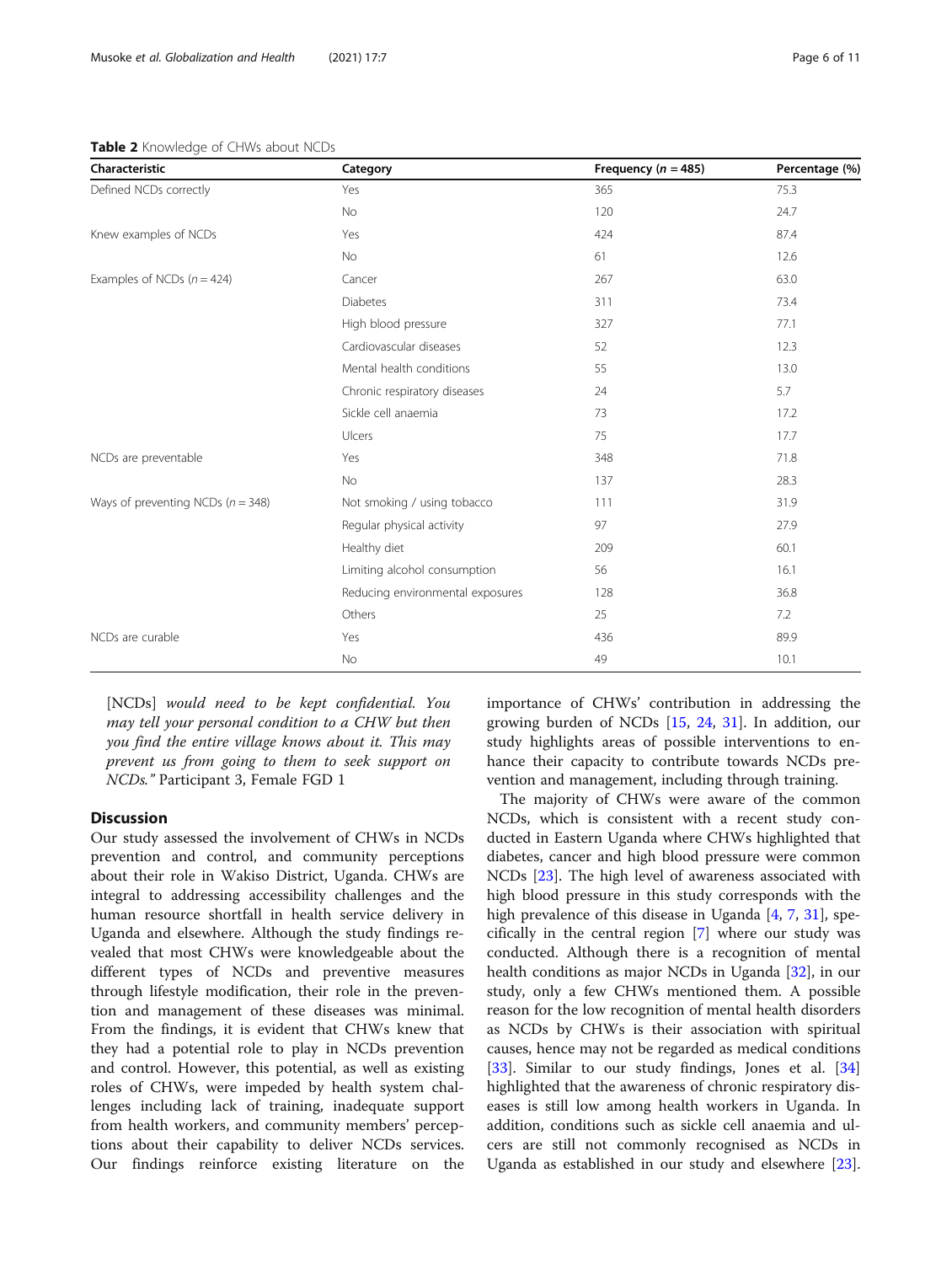# <span id="page-6-0"></span>Table 3 CHWs attitudes and potential role in the prevention and control of NCDs

| Characteristic                                                     | Category                             | Frequency $(n =$<br>485) | Percentage<br>(%) |
|--------------------------------------------------------------------|--------------------------------------|--------------------------|-------------------|
| <b>Perceptions towards NCDs</b>                                    |                                      |                          |                   |
| NCDs are common among people in the community                      | Agree                                | 357                      | 73.6              |
|                                                                    | Neither agree nor disagree           | 30                       | 6.2               |
|                                                                    | Disagree                             | 98                       | 20.2              |
| Importance of NCDs risk factors                                    |                                      |                          |                   |
| Avoiding smoking / using tobacco                                   | Very important                       | 344                      | 70.9              |
|                                                                    | Important                            | 63                       | 13.0              |
|                                                                    | Fairly important                     | 62                       | 12.8              |
|                                                                    | Not important                        | 16                       | 3.3               |
| Limiting alcohol use                                               | Very important                       | 309                      | 63.7              |
|                                                                    | Important                            | 69                       | 14.2              |
|                                                                    | Fairly important                     | 87                       | 17.9              |
|                                                                    | Not important                        | 20                       | 4.1               |
| Physical activity                                                  | Very important                       | 377                      | 77.7              |
|                                                                    | Important                            | 61                       | 12.6              |
|                                                                    | Fairly important                     | 37                       | 7.6               |
|                                                                    | Not important                        | 10                       | 2.1               |
| Healthy diet                                                       | Very important                       | 418                      | 86.2              |
|                                                                    | Important                            | 47                       | 9.7               |
|                                                                    | Fairly important                     | 16                       | 3.3               |
|                                                                    | Not important                        | $\overline{4}$           | 0.8               |
| Role in prevention and control of NCDs                             |                                      |                          |                   |
| CHWs have a role to play in prevention and control of NCDs         | Agree                                | 458                      | 94.4              |
|                                                                    | Neither agree nor disagree           | 6                        | 1.2               |
|                                                                    | Disagree                             | 21                       | 4.3               |
| Role CHWs could play in the prevention and control of NCDs ( $n =$ | Health education                     | 441                      | 96.3              |
| 458)                                                               | Community mobilisation               | 140                      | 30.6              |
|                                                                    | Screening and early detection        | 88                       | 19.2              |
|                                                                    | Referral                             | 169                      | 37.0              |
|                                                                    | Supporting adherence to<br>treatment | 15                       | 3.3               |

Future interventions on NCDs among CHWs may therefore provide emphasis on the less known ones such as chronic respiratory diseases and mental health conditions to increase awareness about them. Among the CHWs involved in our study, 89.9% thought NCDs were curable. Although some NCDs such as cancer can be cured if detected early, most of these diseases are chronic hence require long-term management [[35\]](#page-10-0). This general misconception among the CHWs may be attributed to the limited training they had received on NCDs as established in the study.

Not only were the CHWs aware of the different NCDs, but the majority also knew about how to prevent them, reflecting fundamental knowledge about these diseases. Many CHWs accurately indicated major lifestyle preventive measures such as healthy diet, avoiding smoking / using tobacco products, regular physical activity, and limiting alcohol consumption as ways of preventing NCDs. These lifestyle preventive measures can be enhanced in the population through health promotion which CHWs can contribute to. Importantly, the attitudes of CHWs around the importance of NCDs risk factors buttress the point that not only were they aware of NCDs but also had nuanced knowledge about these diseases. Specifically, the lifestyle-related risk factors were considered very important by the majority of CHWs. These risk factors, which were historically associated with high-resource settings, are now becoming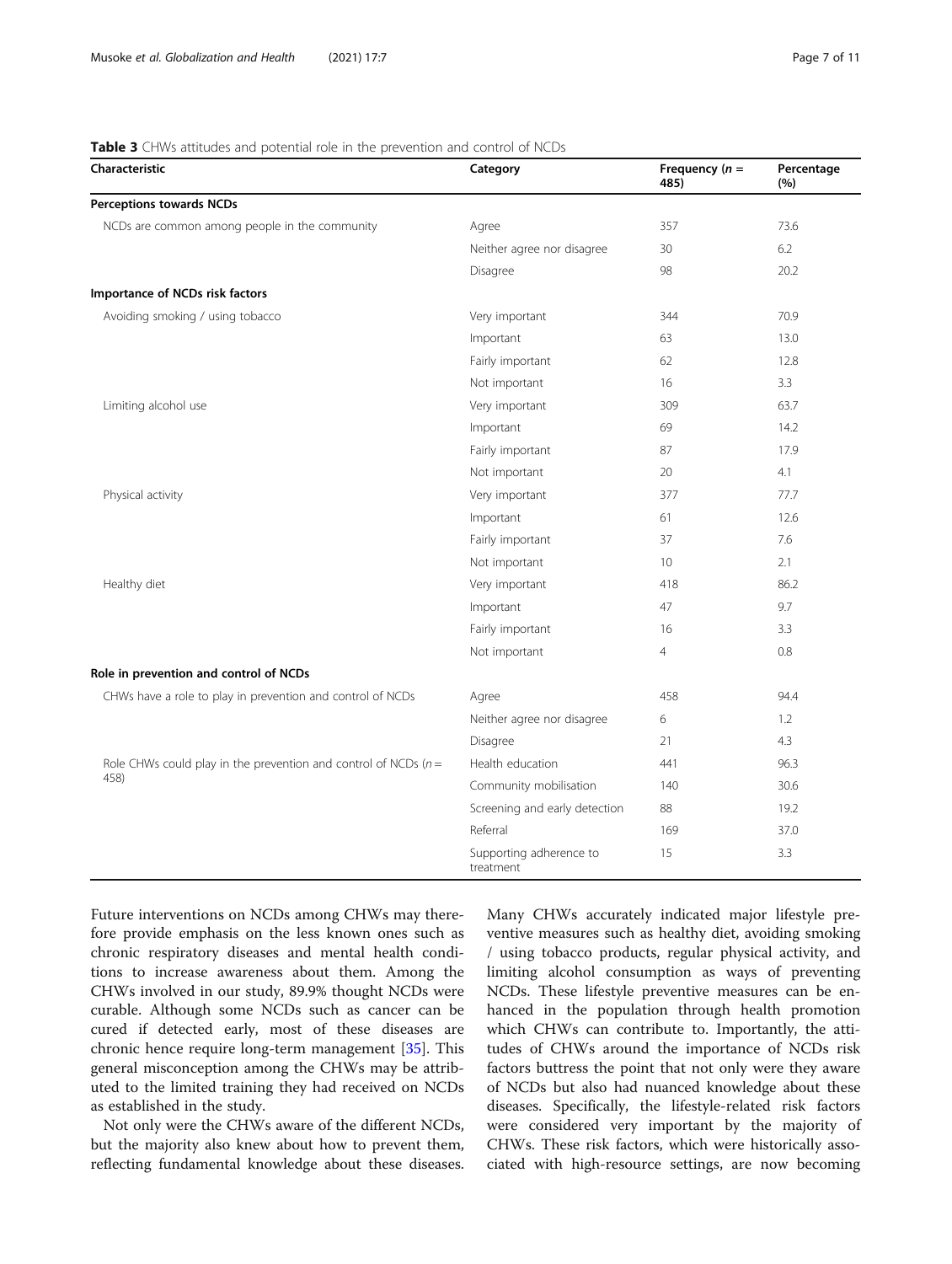# <span id="page-7-0"></span>Table 4 Practices of CHWs in the prevention and control of NCDs

| Characteristic                                                        | <b>Categories</b>                                    | $(n = 485)$ | Frequency Percentage<br>(%) |
|-----------------------------------------------------------------------|------------------------------------------------------|-------------|-----------------------------|
| Involvement in NCDs prevention and control                            | Yes                                                  | 306         | 63.1                        |
|                                                                       | <b>No</b>                                            | 179         | 36.9                        |
| NCD prevention and control activities involved ( $n = 306$ )          | Community mobilisation                               | 64          | 20.9                        |
|                                                                       | Screening and early detection                        | 39          | 12.7                        |
|                                                                       | Referral                                             | 63          | 20.6                        |
|                                                                       | Supporting adherence to treatment                    | 6           | 2.0                         |
| Examples of NCDs CHWs were involved in their prevention and control   | Cancer                                               | 143         | 46.7                        |
| $(n = 306)$                                                           | <b>Diabetes</b>                                      | 171         | 55.9                        |
|                                                                       | High blood pressure                                  | 195         | 63.7                        |
|                                                                       | Cardiovascular diseases                              | 19          | 6.2                         |
|                                                                       | Others                                               | 35          | 11.4                        |
| Faced challenges while involved in the prevention and control of NCDs | Yes                                                  | 245         | 80.1                        |
| $(n = 306)$                                                           | <b>No</b>                                            | 61          | 19.9                        |
| Challenges involved in the prevention or control of NCDs $(n = 245)$  | Low knowledge                                        | 143         | 58.4                        |
|                                                                       | Lack of training on NCDs                             | 92          | 37.6                        |
|                                                                       | Negative community perception towards<br><b>NCDs</b> | 86          | 35.1                        |
|                                                                       | Lack of support from health workers                  | 29          | 11.8                        |
|                                                                       | Others                                               | 13          | 5.3                         |
| Received training in NCD prevention and control                       | Yes                                                  | 337         | 69.5                        |
|                                                                       | <b>No</b>                                            | 148         | 30.5                        |
| Organisers of training ( $n = 337$ )                                  | Ministry of Health                                   | 33          | 9.8                         |
|                                                                       | District Health Office                               | 35          | 10.4                        |
|                                                                       | NGO / other partners                                 | 294         | 87.2                        |

pervasive even among low-resource African communities [\[36](#page-10-0)] such as Uganda as a result of urbanisation, demographic transition and epidemiological transition [[37\]](#page-10-0). Indeed, the increase in these risk factors has contributed to the high prevalence of NCDs in the country hence the need to explore interventions to address them.

The attitudes of CHWs in our study further reflected the current practices in the country where the majority of the population are not sufficiently carrying out measures to prevent NCDs. For example, a high rate of alcohol consumption and low intake of fruits and vegetables in Uganda have been reported in a related study [\[38](#page-10-0)]. It has further been highlighted that low sensitisation around lifestyle risk factors has an impact on the prevalence of NCDs in the country [[39\]](#page-10-0). The knowledge of risk factors for NCDs is an important first step towards preventing these diseases as many of them share risk factors [[32](#page-9-0), [34](#page-10-0)]. Therefore, there is a need for increased sensitisation, which can be provided by CHWs, to improve knowledge of NCDs and their risk factors in communities.

Almost all the CHWs perceived themselves as having a role to play in the prevention and control of NCDs. This finding is a strong indication of CHWs' commitment and willingness to promoting general health and wellbeing at the community level. This agreed with a recent Ugandan study which revealed that CHWs were keen to support with cardiovascular disease prevention [[24\]](#page-9-0). The potential role of CHWs in NCDs prevention and control is similar to their existing responsibility in infectious diseases and maternal / child health which include health education, community mobilisation, referral and supporting adherence to treatment [\[40](#page-10-0), [41\]](#page-10-0). Indeed, health education and community mobilisation are core roles of CHWs in Uganda [\[18](#page-9-0)]. However, there have been concerns in existing literature around overburdening CHWs who are already contributing substantially to the burden of communicable diseases and related health issues [\[15](#page-9-0)]. Therefore, the contribution of CHWs to NCDs control needs to be planned with enough support to ensure that they are able to perform optimally without being overburdened particularly in countries where they are volunteers such as Uganda.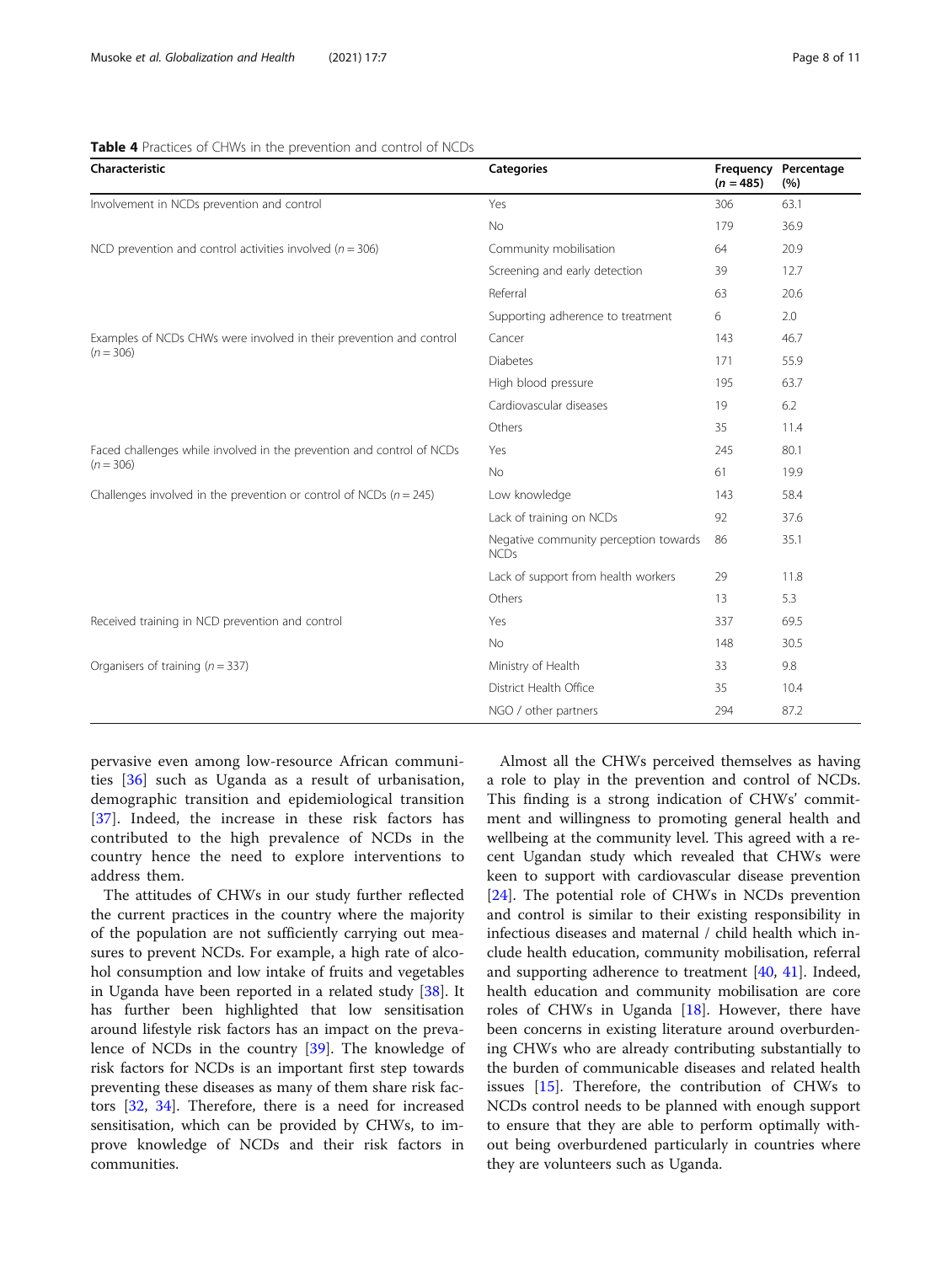Although over half of the CHWs reported being currently involved in NCDs prevention and control, specific activities related to mobilising community members, providing referrals to health facilities, screening and early detection of NCDs, and supporting adherence to treatment was low. The role of CHWs in community mobilisation for NCD services also emerged from the FGDs. A recent community-based train-the-trainer programme reported the successful use of CHWs to promote behavioural change towards the control of chronic respiratory diseases in Uganda [\[34](#page-10-0)]. A systematic review showed that CHWs' role in diabetes management span health education, health promotion, adherence to treatment and providing social support [[40\]](#page-10-0). In addition, a study carried out in South Africa revealed that CHWs could also play an advisory role and support with adherence to treatment [\[31\]](#page-9-0). These findings semphasise the potential role of CHWs in NCDs prevention and control in line with their current role for other diseases. Therefore, the current experiences of CHWs in the management of communicable diseases can be leveraged upon in contribution towards addressing the growing burden of NCDs in Uganda at the community level.

Our study identified challenges concerning CHWs' involvement in NCDs control such as inadequate knowledge, lack of training, lack of support from health workers and negative perceptions of community members towards the diseases. It also emerged from the FGDs that community health education by CHWs on NCDs was minimal probably due to limited knowledge. Similar challenges have been highlighted in relation to the work of CHWs in Uganda [\[19](#page-9-0), [23,](#page-9-0) [33\]](#page-9-0). Although over half of the CHWs had received some training on NCDs, the training was mainly provided by NGOs / partners as opposed to the Ministry of Health (MOH) / District Health office hence may not have been part of the mainstream primary health care delivery structure. These challenges also reflected the lack of a structured programme for CHWs involvement in NCDs in the health system in Uganda currently. Perhaps the most crucial challenge that needs to be addressed by key stakeholders, including the MOH and development partners is enhancing the capacity of CHWs in NCDs.

The current focus of CHWs on infectious diseases [[31\]](#page-9-0), and inadequate training on NCDs have impacted on the community's perceptions around CHWs capability to provide appropriate advice on NCDs. As a result, community members reported low confidence and belief in CHWs concerning the management of these diseases. Another concern raised by community members was around confidentiality. Similar concerns regarding confidentiality have been reported in relation to CHWs programmes in other parts of Africa such as South Africa

[[42\]](#page-10-0) and Swaziland [\[43\]](#page-10-0), and affect performance and acceptability of their services by community members [[42](#page-10-0), [44\]](#page-10-0). Therefore, CHWs providing NCDs prevention and control services requires strong community engagement to ensure that their services are provided in an appropriate and acceptable manner to the population.

A strength of our study was that it involved both quantitative and qualitative data which enabled triangulation of findings. In addition, the study not only obtained information from CHWs but also community members who are the recipients of their services. Another strength of the study was that it involved all CHWs in a health sub-district hence the findings can relate to similar settings in the country.

# Conclusion

Despite CHWs having some knowledge on NCDs and their risk factors, their involvement in the prevention and control of the diseases was limited. Through enhanced training, supervisory support and community engagement, CHWs can contribute to the prevention and control of NCDs, including through health education, community mobilisation, screening and referral of patients to health facilities. While carrying out these roles, CHWs would greatly contribute to primary health care for NCDs at the community level and benefit the broader health system.

#### Supplementary Information

The online version contains supplementary material available at [https://doi.](https://doi.org/10.1186/s12992-020-00653-5) [org/10.1186/s12992-020-00653-5.](https://doi.org/10.1186/s12992-020-00653-5)

Additional file 1: Study questionnaire

#### Abbreviations

CHW: Community health worker; FGD: Focus group discussion; iCCM: Integrated community case management of childhood illnesses; LMIC: Low- and middle-income country; MOH: Ministry of Health; NCDs: Non-communicable diseases; NGO: Non-governmental organisation

#### Acknowledgements

Our appreciation goes to the participants, community mobilisers, and local leaders for their contribution to the study. We also acknowledge the support offered by the Wakiso District Health Office particularly the District Health Educator.

#### Authors' contributions

DM and LG were the Principal Investigators and involved in study conceptualisation, design, data collection and analysis, and writing the manuscript. EA, DI, SN, GBL, CS, DO and RN were involved in data collection, analysis and manuscript writing. All authors read and approved the final manuscript.

#### Funding

This study was funded by the Global Challenges Research Fund (GCRF) as part of the Nottingham Trent University 2018/19 QR allocation. The funders did not have any role in the design and implementation of the study, and writing the manuscript.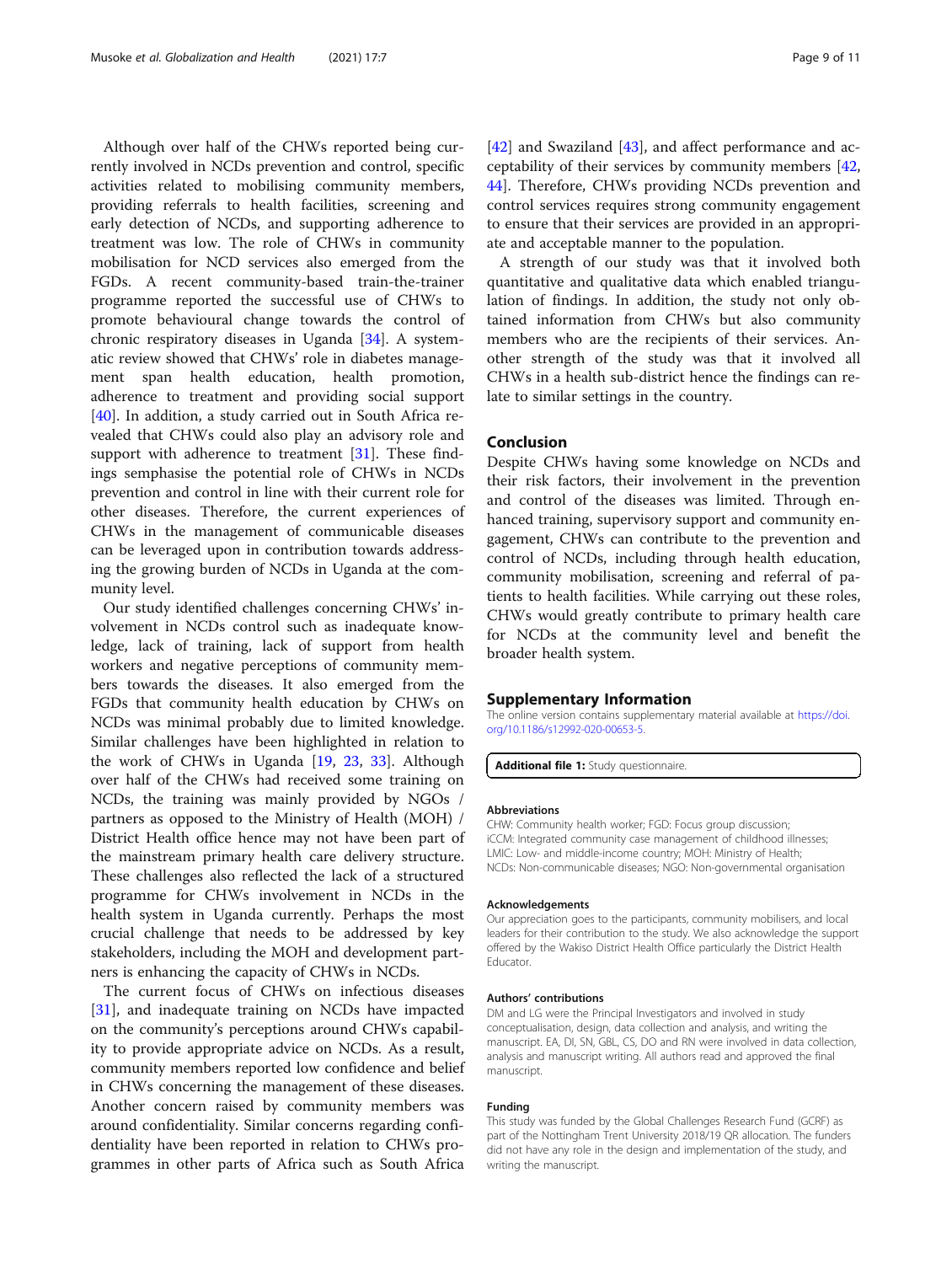# <span id="page-9-0"></span>Availability of data and materials

Data from the study are available from the corresponding author on reasonable request.

### Ethics approval and consent to participate

Ethical approval for the study was obtained from Makerere University School of Public Health Higher Degrees, Research and Ethics Committee. The study was registered at the Uganda National Council for Science and Technology. Participation in the study was voluntary and participants provided written consent before their involvement.

# Consent for publication

Not applicable.

#### Competing interests

The authors declare that they have no competing interests.

#### Author details

<sup>1</sup>Department of Disease Control and Environmental Health, School of Public Health, College of Health Sciences, Makerere University, Kampala, Uganda. <sup>2</sup>School of Social Sciences, Nottingham Trent University, Nottingham, UK.

# Received: 13 October 2020 Accepted: 14 December 2020 Published online: 07 January 2021

#### References

- 1. Robinson HM, Hort K. Non-communicable diseases and health systems reform in low-and-middle-income countries. Pac Health Dialog. 2012;18(1): 179–90.
- 2. World Health Organization. Non-communicable diseases, Key facts. 2018. Available from: [https://www.who.int/news-room/fact-sheets/detail/](https://www.who.int/news-room/fact-sheets/detail/noncommunicable-diseases) [noncommunicable-diseases](https://www.who.int/news-room/fact-sheets/detail/noncommunicable-diseases) Accessed 5 Jan 2020.
- 3. World Health Organization. Global Status Report on non-communicable diseases. 2014. Available from: [https://www.who.int/nmh/publications/ncd](https://www.who.int/nmh/publications/ncd-status-report-2014/en/)[status-report-2014/en/](https://www.who.int/nmh/publications/ncd-status-report-2014/en/) Accessed 5 Jan 2020.
- 4. World Health Organization. Burden of non-communicable diseases on the rise. 2016. Available from: [https://www.afro.who.int/news/burden-non](https://www.afro.who.int/news/burden-non-communicable-diseases-rise)[communicable-diseases-rise](https://www.afro.who.int/news/burden-non-communicable-diseases-rise) Accessed 5 Jan 2020.
- 5. Ministry of Health, Uganda. Non-Communicable Disease. Risk Factor Baseline Survey - Uganda 2014 Report. Kampala: Ministry of Health; 2014.
- 6. Musinguzi G, Nuwaha F. Prevalence, awareness and control of hypertension in Uganda. PLoS One. 2013;8(4):e62236. [https://doi.org/10.1371/journal.pone.](https://doi.org/10.1371/journal.pone.0062236) [0062236.](https://doi.org/10.1371/journal.pone.0062236)
- 7. Guwatudde D, Mutungi G, Wesonga R, Kajjura R, Kasule H, Muwonge J, et al. The epidemiology of hypertension in Uganda: findings from the national non-communicable diseases risk factor survey. PLoS One. 2015; 10(9):e0138991. <https://doi.org/10.1371/journal.pone.0138991>.
- 8. World Health Organization. World Health Statistics 2011. 2011. Available from: <https://www.who.int/whosis/whostat/2011/en/> Accessed 5 Jan 2020.
- 9. Perry HB, Zulliger R, Rogers MM. Community health workers in low-, middle- , and high-income countries: an overview of their history, recent evolution, and current effectiveness. Annu Rev Public Health. 2014;35:399–421. [https://](https://doi.org/10.1146/annurev-publhealth-032013-182354) [doi.org/10.1146/annurev-publhealth-032013-182354](https://doi.org/10.1146/annurev-publhealth-032013-182354).
- 10. Lewin S, Munabi-Babigumira S, Glenton C, Daniels K, Bosch-Capblanch X, Van Wyk BE, et al. Lay health workers in primary and community health care for maternal and child health and the management of infectious diseases. Cochrane Database Syst Rev. 2010;3. [https://doi.org/10.1002/](https://doi.org/10.1002/14651858.cd004015.pub3) [14651858.cd004015.pub3.](https://doi.org/10.1002/14651858.cd004015.pub3)
- 11. International Diabetes Federation. Diabetes atlas. Sixth edition poster update. 2014.
- 12. Bhutta ZA, Lassi ZS, Pariyo G, Huicho L. Global experience of community health workers for delivery of health related millennium development goals: a systematic review, country case studies, and recommendations for integration into national health systems. Global Health Workforce Alli. 2010; 1(249):61.
- 13. Neupane D, Kallestrup P, McLachlan CS, Perry H. Community health workers for non-communicable diseases. Lancet Glob Health. 2014;2(10):e567. [https://doi.org/10.1016/s2214-109x\(14\)70303-1.](https://doi.org/10.1016/s2214-109x(14)70303-1)
- 14. Maher D, Cometto G. Research on community-based health workers is needed to achieve the sustainable development goals. Bull World Health Organ. 2016;94(11):786. <https://doi.org/10.2471/blt.16.185918>.
- 15. Mishra SR, Neupane D, Preen D, Kallestrup P, Perry HB. Mitigation of noncommunicable diseases in developing countries with community health workers. Glob Health. 2015;11(1):1–5. [https://doi.org/10.1186/s12992-015-](https://doi.org/10.1186/s12992-015-0129-5) [0129-5.](https://doi.org/10.1186/s12992-015-0129-5)
- 16. Cherrington A, Ayala GX, Amick H, Allison J, Corbie-Smith G, Scarinci I. Implementing the community health worker model within diabetes management. Diabetes Educ. 2008;34(5):824–33. [https://doi.org/10.1177/](https://doi.org/10.1177/0145721708323643) [0145721708323643](https://doi.org/10.1177/0145721708323643).
- 17. Collinsworth AW, Vulimiri M, Schmidt KL, Snead CA. Effectiveness of a community health worker–led diabetes self-management education program and implications for CHW involvement in care coordination strategies. Diabetes Educ. 2013;39(6):792–9. [https://doi.org/10.1177/](https://doi.org/10.1177/0145721713504470) [0145721713504470](https://doi.org/10.1177/0145721713504470).
- 18. Ministry of Health, Uganda. National Village Health Teams (VHT) Assessment In Uganda Report 2015. Kampala: Ministry of Health; 2015. Available from: [http://1547219619/publications/health-education/national-village-health](http://92.56.178.163/publications/health-education/national-village-health-teamsvht-assessment-uganda)[teamsvht-assessment-uganda](http://92.56.178.163/publications/health-education/national-village-health-teamsvht-assessment-uganda) Accessed 10 Jan 2020.
- 19. Musoke D, Gonza J, Ndejjo R, Ottosson A, Ekirapa-Kiracho E. Uganda's Village Health Team Program. In: Perry HB, editor. Health for the People: National Community Health Worker Programs from Afghanistan to Zimbabwe. Washington DC: USAID; 2020. p. 405–14.
- 20. Lin JS, O'Connor E, Evans CV, Senger CA, Rowland MG, Groom HC. Behavioral counseling to promote a healthy lifestyle in persons with cardiovascular risk factors: a systematic review for the U.S. preventive services task force. Ann Intern Med. 2014;161(8):568–78. [https://doi.org/10.](https://doi.org/10.7326/m14-0130) [7326/m14-0130](https://doi.org/10.7326/m14-0130).
- 21. Jeet G, Thakur J, Prinja S, Singh M. Community health workers for noncommunicable diseases prevention and control in developing countries: evidence and implications. PLoS One. 2017;12(7):e0180640. [https://doi.org/](https://doi.org/10.1371/journal.pone.0180640) [10.1371/journal.pone.0180640](https://doi.org/10.1371/journal.pone.0180640).
- 22. Basu P, Mahajan M, Patira N, Prasad S, Mogri S, Muwonge R, et al. A pilot study to evaluate home-based screening for the common noncommunicable diseases by a dedicated cadre of community health workers in a rural setting in India. BMC Public Health. 2019;19(1):14. [https://doi.org/](https://doi.org/10.1186/s12889-018-6350-4) [10.1186/s12889-018-6350-4](https://doi.org/10.1186/s12889-018-6350-4).
- 23. Ojo TT, Hawley NL, Desai MM, Akiteng AR, Guwatudde D, Schwartz JI. Exploring knowledge and attitudes toward non-communicable diseases among village health teams in eastern Uganda: a cross-sectional study. BMC Public Health. 2017;17(1):947. [https://doi.org/10.1186/s12889-017-4954-8.](https://doi.org/10.1186/s12889-017-4954-8)
- 24. Ndejjo R, Musinguzi G, Nuwaha F, Wanyenze RK, Bastiaens H. Acceptability of a community cardiovascular disease prevention programme in Mukono and Buikwe districts in Uganda: a qualitative study. BMC Public Health. 2020; 20(1):75. <https://doi.org/10.1186/s12889-020-8188-9>.
- 25. Tsolekile LP, Schneider H, Puoane T. The roles, training and knowledge of community health workers about diabetes and hypertension in Khayelitsha, Cape Town. Curationis. 2018;41(1):1–8. [https://doi.org/10.4102/curationis.](https://doi.org/10.4102/curationis.v41i1.1815) [v41i1.1815](https://doi.org/10.4102/curationis.v41i1.1815).
- 26. World Health Organization. WHO guideline on health policy and system support to optimize community health worker programmes. Geneva: World Health Organization; 2018. Available from[:https://www.who.int/publications/](https://www.who.int/publications/i/item/who-guideline-on-health-policy-and-system-support-to-optimize-community-health-worker-programmes) [i/item/who-guideline-on-health-policy-and-system-support-to-optimize](https://www.who.int/publications/i/item/who-guideline-on-health-policy-and-system-support-to-optimize-community-health-worker-programmes)[community-health-worker-programmes](https://www.who.int/publications/i/item/who-guideline-on-health-policy-and-system-support-to-optimize-community-health-worker-programmes). Accessed 15 Feb 2020.
- 27. Uganda Bureau of Statistics. The National Population and Housing Census 2014 – Provisional results-Revised Edition. Kampala: Uganda Bureau of Statistics: 2014.
- 28. Braun V, Clarke V. Using thematic analysis in psychology. Qual Res Psychol. 2006;3(2):77–101. [https://doi.org/10.1191/1478088706qp063oa.](https://doi.org/10.1191/1478088706qp063oa)
- 29. Guest G, MacQueen KM, Namey EE. Applied thematic analysis. California: SAGE publications; 201.
- 30. Hedlund-de WN. Coding: An overview and guide to qualitative data analysis for integral researchers. Integral Research Center (Resource Paper No. 1); 2013.
- 31. Tsolekile LP, Puoane T, Schneider H, Levitt NS, Steyn K. The roles of community health workers in management of non-communicable diseases in an urban township. Afr J Prim Health Care Fam Med. 2014;6(1):1–8. <https://doi.org/10.4102/phcfm.v6i1.693>.
- 32. Schwartz JI, Guwatudde D, Nugent R, Kiiza CM. Looking at noncommunicable diseases in Uganda through a local lens: an analysis using locally derived data. Glob Health. 2014;10(1):77. [https://doi.org/10.1186/](https://doi.org/10.1186/s12992-014-0077-5) [s12992-014-0077-5.](https://doi.org/10.1186/s12992-014-0077-5)
- 33. O'Donovan J, Hamala R, Namanda AS, Musoke D, Ssemugabo C, Winters N. 'We are the people whose opinions don't matter'. A photovoice study